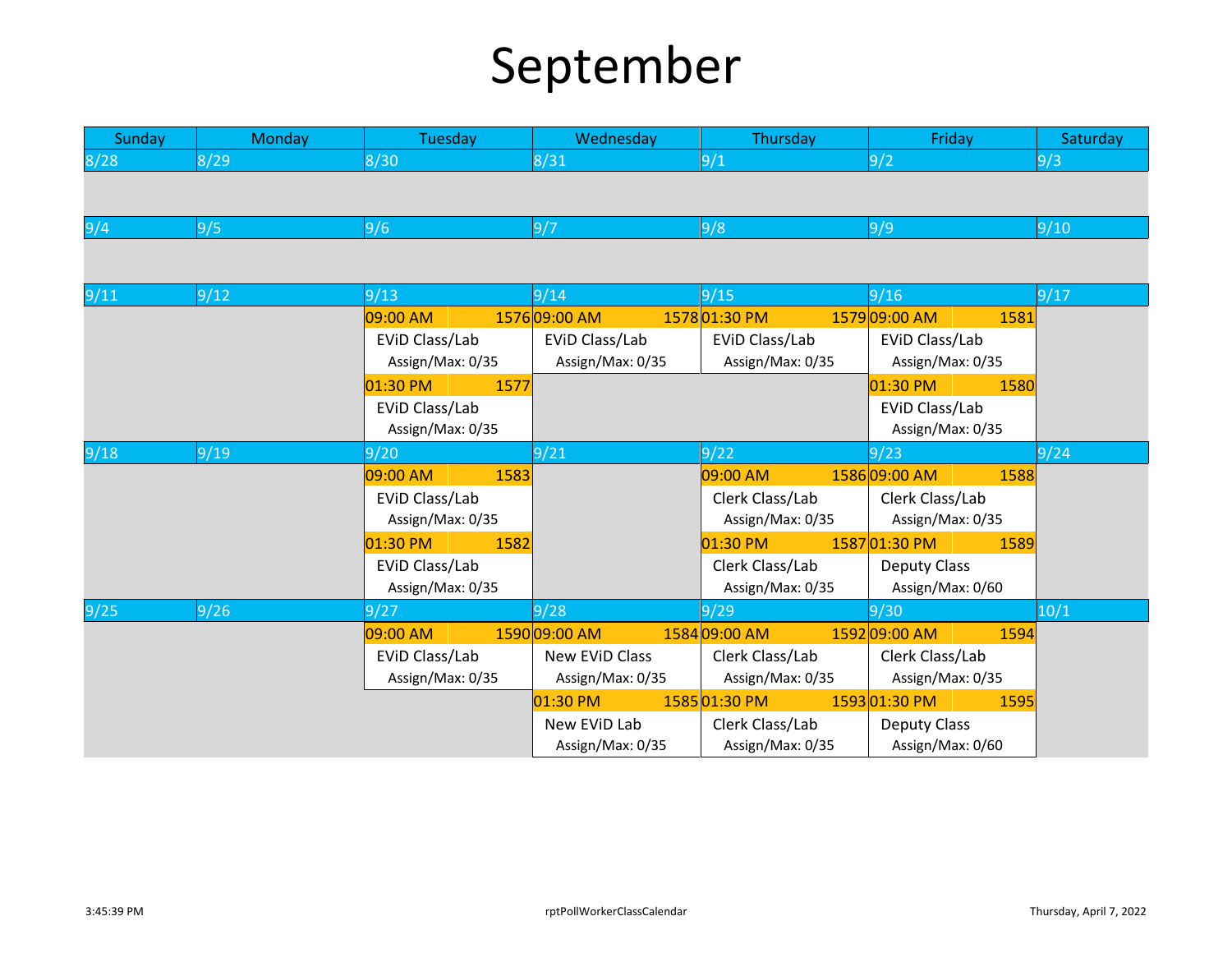## October

| Sunday | Monday           | Tuesday          | Wednesday        | Thursday         | Friday                | Saturday |
|--------|------------------|------------------|------------------|------------------|-----------------------|----------|
| 9/25   | 9/26             | 9/27             | 9/28             | 9/29             | 9/30                  | 10/1     |
|        |                  | 09:00 AM         | 1590 09:00 AM    | 1584 09:00 AM    | 1592 09:00 AM<br>1594 |          |
|        |                  | EVID Class/Lab   | New EVID Class   | Clerk Class/Lab  | Clerk Class/Lab       |          |
|        |                  | Assign/Max: 0/35 | Assign/Max: 0/35 | Assign/Max: 0/35 | Assign/Max: 0/35      |          |
|        |                  |                  | 01:30 PM         | 158501:30 PM     | 159301:30 PM<br>1595  |          |
|        |                  |                  | New EVID Lab     | Clerk Class/Lab  | <b>Deputy Class</b>   |          |
|        |                  |                  | Assign/Max: 0/35 | Assign/Max: 0/35 | Assign/Max: 0/60      |          |
| 10/2   | 10/3             | 10/4             | 10/5             | 10/6             | 10/7                  | 10/8     |
|        |                  | 09:00 AM         | 159609:00 AM     | 1598 09:00 AM    | 159909:00 AM<br>1600  |          |
|        |                  | Tab Class/Lab    | Tab Class/Lab    | Tab Class/Lab    | New Tab Class         |          |
|        |                  | Assign/Max: 0/40 | Assign/Max: 0/40 | Assign/Max: 0/40 | Assign/Max: 0/40      |          |
|        |                  | 01:30 PM<br>1597 |                  |                  | 01:30 PM<br>1601      |          |
|        |                  | Clerk Class/Lab  |                  |                  | New Tab Lab           |          |
|        |                  | Assign/Max: 0/35 |                  |                  | Assign/Max: 0/40      |          |
| 10/9   | 10/10            | 10/11            | 10/12            | 10/13            | 10/14                 | 10/15    |
|        | 09:00 AM<br>1602 |                  |                  |                  |                       |          |
|        | Practice Lab     |                  |                  |                  |                       |          |
|        | Assign/Max: 0/25 |                  |                  |                  |                       |          |
|        | 01:30 PM<br>1603 |                  |                  |                  |                       |          |
|        | Practice Lab     |                  |                  |                  |                       |          |
|        | Assign/Max: 0/25 |                  |                  |                  |                       |          |
| 10/16  | 10/17            | 10/18            | 10/19            | 10/20            | 10/21                 | 10/22    |
|        |                  |                  |                  |                  |                       |          |
|        |                  |                  |                  |                  |                       |          |
| 10/23  | 10/24            | 10/25            | 10/26            | 10/27            | 10/28                 | 10/29    |
|        |                  |                  |                  |                  |                       |          |
|        |                  |                  |                  |                  |                       |          |